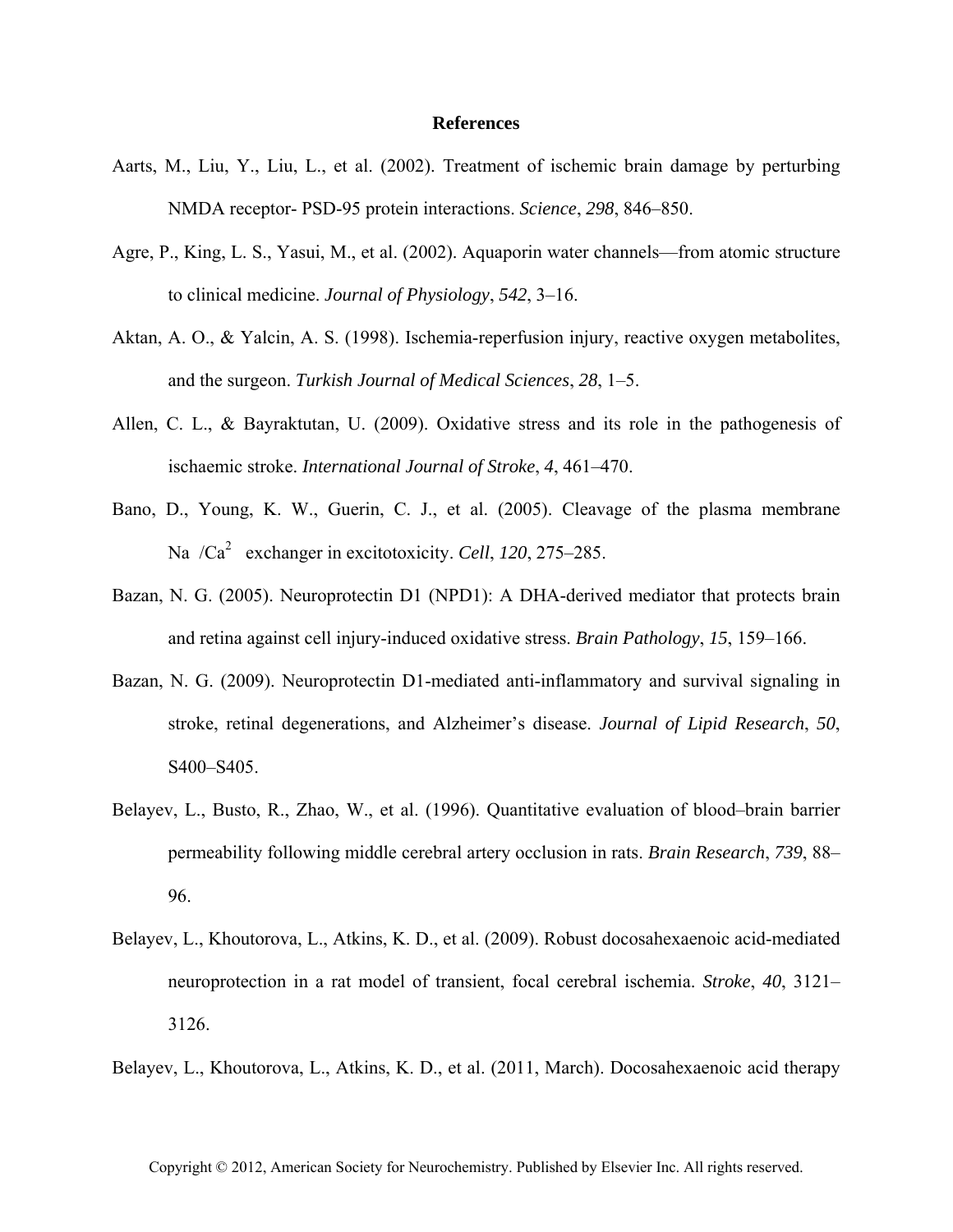of experimental ischemic stroke. *Translational Stroke Research* (In press).

- Belayev, L., Liu, Y., Zhao, W., et al. (2001). Human albumin therapy of acute ischemic stroke: Marked neuroprotective efficacy at moderate doses and with a broad therapeutic window. *Stroke*, *32*, 553–560.
- Belayev, L., Marcheselli, V. L., Khoutorova, L., et al. (2005). Docosahexaenoic acid complexed to albumin elicits high-grade ischemic neuroprotection. *Stroke*, *36*, 118–123.
- Belayev, L., Pinard, E., Nallet, H., et al. (2002). Albumin therapy of transient focal cerebral ischemia: *In vivo* analysis of dynamic microvascular responses. *Stroke*, *33*, 1077–1084.
- Belayev, L., Saul, I., Huh, P. W., et al. (1999). Neuroprotective effect of high-dose albumin therapy against global ischemic brain injury in rats. *Brain Research*, *845*, 107–111.
- Borsello, T., Clarke, P. G., Hirt, L., et al. (2003). A peptide inhibitor of c-Jun N-terminal kinase protects against excitotoxicity and cerebral ischemia. *Nature Medicine*, *9*, 1180–1186.
- Clark, W. M. (2009). Efficacy of citicoline as an acute stroke treatment. *Expert Opinion on Pharmacotherapy*, *10*, 839–846.
- Connolly, E. S., Winfree, C. J., Springer, T. A., et al. (1996). Cerebral protection in homozygous null ICAM-1 mice after middle cerebral artery occlusion. Role of neutrophil adhesion in the pathogenesis of stroke. *Journal of Clinical Investigation*, *97*, 209–216.
- Dankbaar, J. W., Hom, J., Schneider, T., et al. (2010). Dynamic perfusion–CT assessment of early changes in blood–brain barrier permeability of acute ischaemic stroke patients. *Journal of Neuroradiology*.
- de Groot, H., & Rauen, U. (2007). Ischemia–reperfusion injury: Processes in pathogenetic networks: A review. *Transplantation Proceedings*, *39*, 481–484.

del Zoppo, G. J. (2006). Stroke and neurovascular protection. *The New England Journal of*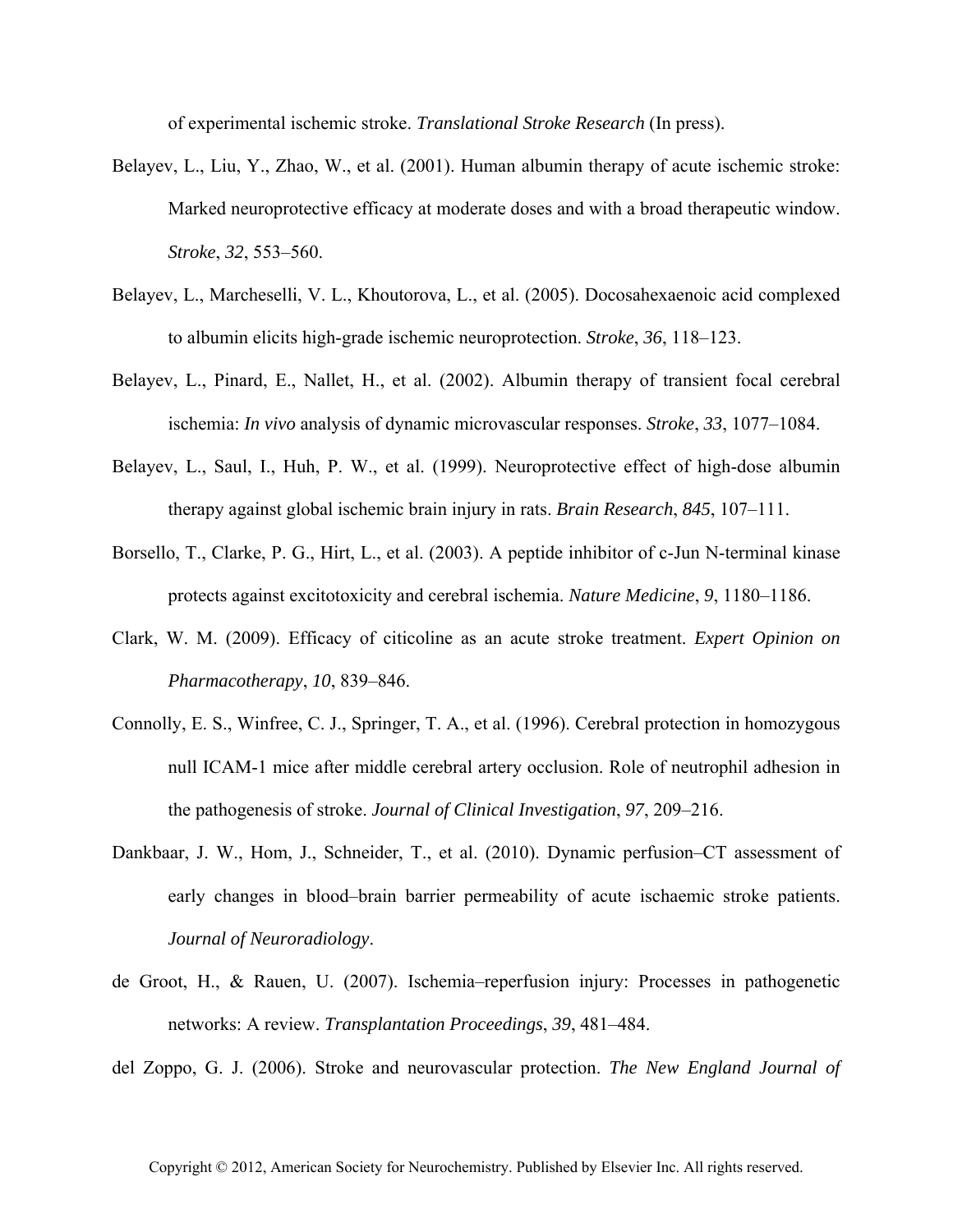*Medicine*, *354*, 553–555.

- del Zoppo, G. J., Schmid-Schönbein, G. W., Mori, E., et al. (1991). Polymorphonuclear leukocytes occlude capillaries following middle cerebral artery occlusion and reperfusion in baboons. *Stroke*, *22*, 1276–1283.
- Dobbin, J., Crockard, H. A., & Ross-Russell, R. (1989). Transient blood–brain barrier permeability following profound temporary global ischaemia: An experimental study using 14C-AIB. *Journal of Cerebral Blood Flow and Metabolism*, *9*, 71–78.
- Ebinger, M., De Silva, D. A., Christensen., S., et al. (2009). Imaging the penumbra—strategies to detect tissue at risk after ischemic stroke. *Journal of Clinical Neuroscience*, *16*, 178–187.
- Faulkner, J. R., Herrmann, J. E., Woo, M. J., et al. (2004). Reactive astrocytes protect tissue and preserve function after spinal cord injury. *The Journal of Neuroscience*, *24*, 2143–2155.
- Fisher, M. (2006). The ischemic penumbra: A new opportunity for neuroprotection. *Cerebrovascular Diseases*, *2*, 64–70.
- Fisher, M. (2011). New approaches to neuroprotective drug development. *Stroke*, *42*, S24–S27.
- Fiskum, G., Murphy, A. N., & Beal, M. F. (1999). Mitochondria in neurodegeneration: Acute ischemia and chronic neurodegenerative diseases. *Journal of Cerebral Blood Flow and Metabolism*, *19*, 351–369.
- Ginsberg, M. D., Palesch, Y. Y., Martin, R. H., et al. (2011). The albumin in acute stroke (ALIAS) multicenter clinical trial: Safety analysis of part 1 and rationale and design of part 2. *Stroke*, *42*, 119–127.
- Grotta, J. (2001). and combination therapy stroke trial investigators. combination therapy stroke trial: Recombinant tissue-type plasminogen activator with/without lubeluzole. *Cerebrovascular Diseases*, *12*, 258–263.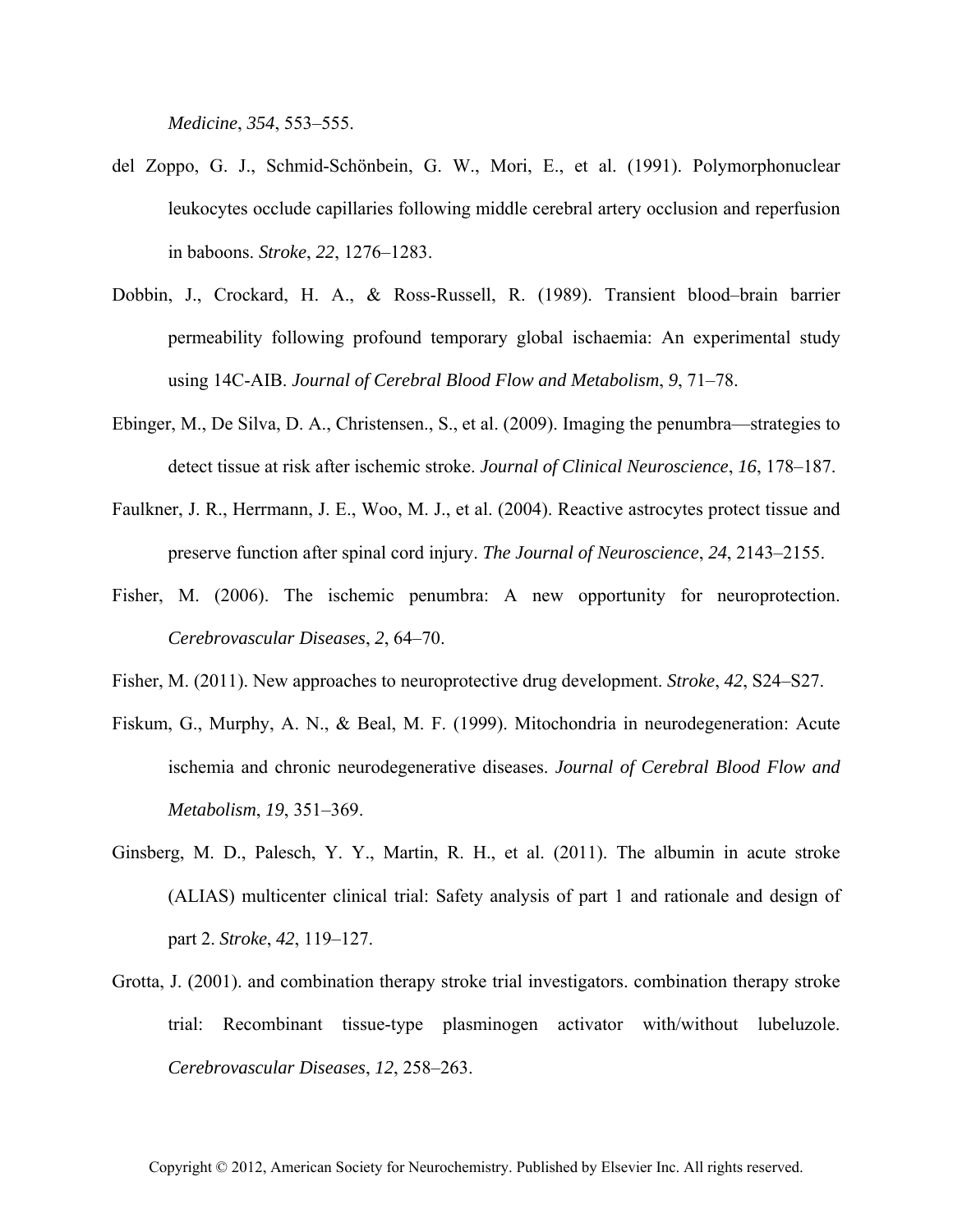- Haddad, G. G., & Jiang, C. (1997). O2-sensing mechanisms in excitable cells: Role of plasma membrane K channels. *Annual Review of Physiology*, *59*, 23–42.
- Hall, A. A., & Pennypacker, K. R. (2010). Implications of immune system in stroke for novel therapeutic approaches. *Translational Stroke Research*, *1*, 85–95.
- Hall, E. D., Andrus, P. K., Smith, S. L., et al. (1996). Neuroprotective efficacy of microvascularly localized versus brain-penetrating antioxidants. *Acta Neurologica Supplementum*, *66*, 107–113.
- Halliwell, B. (1992). Reactive oxygen species and the central nervous system. *Journal of Neurochemistry*, *59*, 1609–1623.
- Hardingham, G. E., & Bading, H. (2010). Synaptic versus extra-synaptic NMDA receptor signaling: Implications for neurodegenerative disorders. *Nature Reviews Neuroscience*, *11*, 682–696.
- Heiss, W. D. (2010). The concept of the penumbra: Can it be translated to stroke management?. *International Journal of Stroke*, *5*, 290–295.
- Hossmann, K. M. A. (2009). Pathophysiological basis of translational stroke research. *Folia Neuropathologica*, *47*, 213–227.
- Jin, R., Yang, G., & Li, G. (2010). Molecular insights and therapeutic targets for blood–brain barrier disruption in ischemic stroke: Critical role of matrix metalloproteinases and tissue-type plasminogen activator. *Neurobiology of Disease*, *38*, 376–385.
- Kleindorfer, D., Kissela, B., Schneider, A., et al. (2004). Eligibility for recombinant tissue plasminogen activator in acute ischemic stroke: A population-based study. *Stroke*, *35*, 27–29.
- Kloska, S. P., Wintermark, M., Engelhorn, T., et al. (2010). Acute stroke magnetic resonance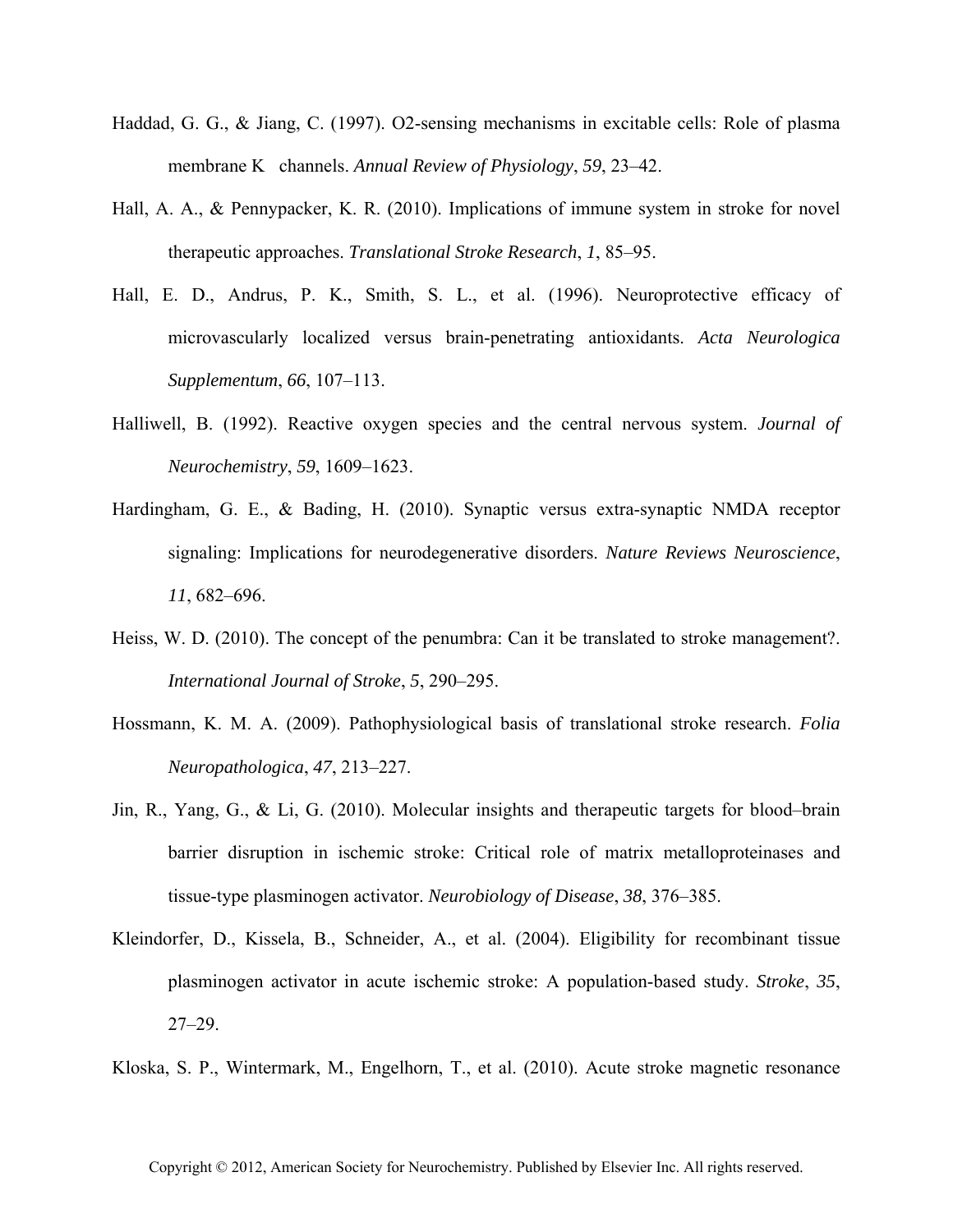imaging: Current status and future perspective. *Neuroradiology*, *52*, 189–201.

- Kristian, T., & Siesjo, B. K. (1997). Changes in ionic fluxes during cerebral ischaemia. *International Review of Neurobiology*, *40*, 27–45.
- Krupp, J. J., Vissel, B., Thomas, C. G., et al. (1999). Interactions of calmodulin and -actinin with the NR1 subunit modulate  $Ca<sup>2</sup>$  -dependent inactivation of NMDA receptors. *Journal of Neuroscience*, *19*, 1165–1178.
- Lee, J. K., Kwak, H. J., Piao, M. S., et al. (2010). Quercetin reduces the elevated matrix metalloproteinases-9 level and improves functional outcome after cerebral focal ischemia in rats. *Acta Neurologica*.
- Lipton, S. A. (2006). Paradigm shift in neuroprotection by NMDA receptor blockade: Memantine and beyond. *Nature Reviews Discovery*, *5*, 160–170.
- Lloyd-Jones, D., Adams, R., Carnethon, M., et al. (2009). Heart disease and stroke statistics— 2009 update: A report from the American Heart Association Statistics Committee and Stroke Statistics Subcommittee. *Circulation*, *119*, e21–e181.
- Lo, E. H., Broderick, J. P., & Moskowitz, M. A. (2004). tPA and proteolysis in the neurovascular unit. *Stroke*, *35*, 354–356.
- Lo, E. H., Dalkara, T., & Moskowitz, M. A. (2003). Mechanisms, challenges and opportunities in stroke. *Nature Reviews Neuroscience*, *4*, 399–415.
- Lucas, S. M., Rothwell, N. J., & Gibson, R. M. (2006). The role of inflammation in CNS injury and disease. *British Journal of Pharmacology*, *147*(Suppl. 1), s232–s240.
- Lukiw, W. J., Cui, J. G., Marcheselli, V. L., et al. (2005). A role for docosahexaenoic acid– derived neuroprotectin D1 in neural cell survival and Alzheimer disease. *Journal of Clinical Investigation*, *115*, 2774–2783.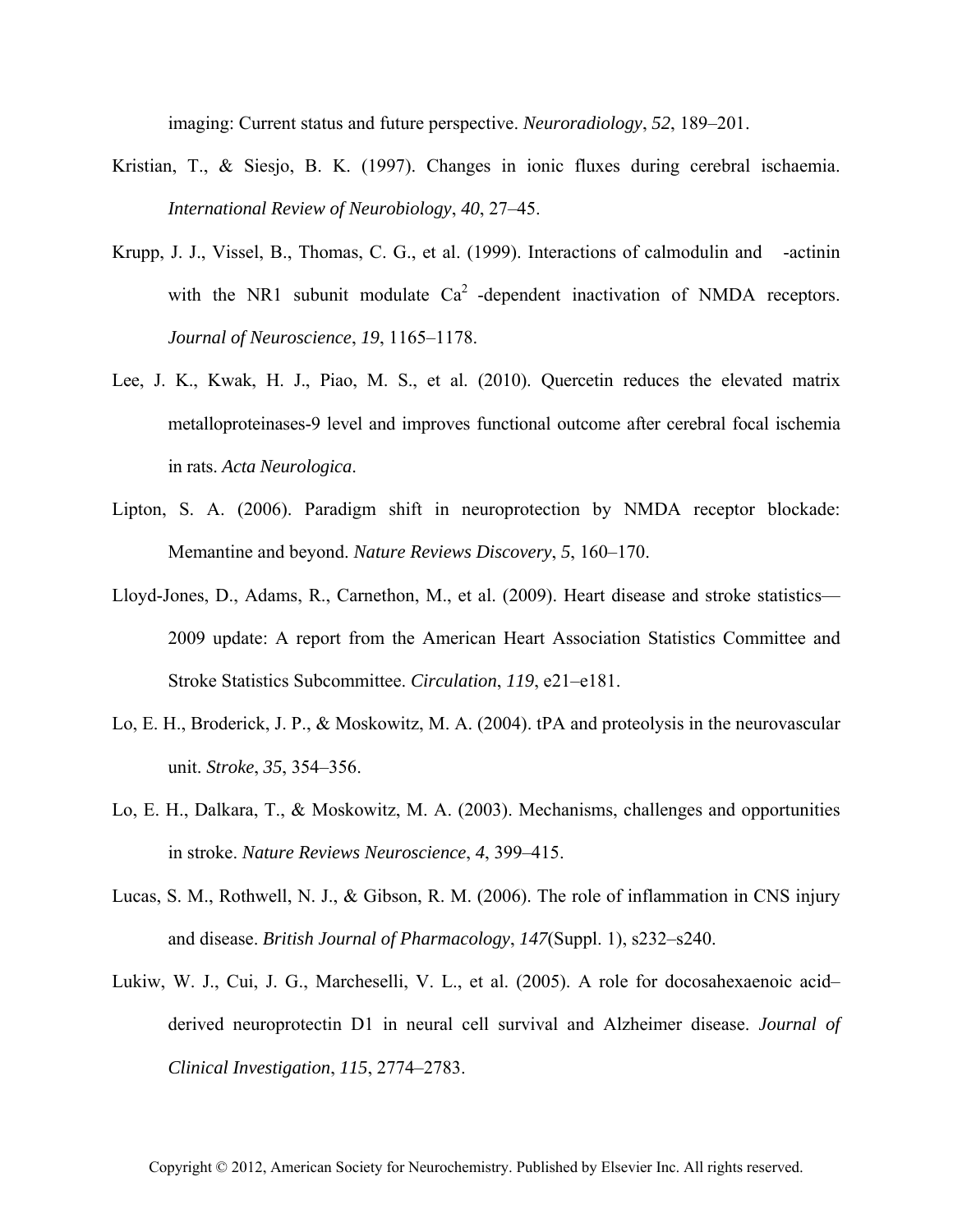- Lyden, P., Jacoby, M., Schim, J., et al. (2001). The Clomethiazole Acute Stroke Study in tissuetype plasminogen activator-treated stroke (CLASS-T): Final results. *Neurology*, *57*, 1199–1205.
- Ma, J., Qiu, J., & Hirt, L., et al. (2001). Synergistic protective effect of caspase inhibitors and bFGF against brain injury induced by transient focal ischaemia. *British Journal of Pharmacology*, *133*, 345–350.
- Marcheselli, V. L., Hong, S., Lukiw, W. J., et al. (2003). Novel docosanoids inhibit brain ischemia-reperfusion-mediated leukocyte infiltration and pro-inflammatory gene expression. *The Journal of Biological Chemistry*, *278*, 43807–43817.
- Markus, R., Reutens, D. C., Kazui, S., et al. (2004). Hypoxic tissue in ischaemic stroke: Persistence and clinical consequences of spontaneous survival. *Brain*, *127*, 1427–1436.
- Mehta, S. L., Manhas, N., & Raghubir, R. (2007). Molecular targets in cerebral ischemia for developing novel therapeutics. *Brain Research Reviews*, *54*, 34–66.
- Minnerup, J., Heidrich, J., Wellmann, J., et al. (2008). Meta-analysis of the efficacy of granulocyte-colony stimulating factor in animal models of focal cerebral ischemia. *Stroke*, *39*, 1855–1861.
- Molina, C. A. (2011). Reperfusion therapies for acute ischemic stroke: Current pharmacological and mechanical approaches. *Stroke*, *42*, S16–S19.
- Moskowitz, M. A., Lo, E. H., & Iadecola, C. (2010). The science of stroke: Mechanisms in search of treatments. *Neuron*, *67*, 181–198.
- Nakka, V. P., Gusain, A., Mehta, S. L., et al. (2008). Molecular mechanisms of apoptosis in cerebral ischemia: Multiple neuroprotective opportunities. *Molecular Neurobiology*, *37*, 7–38.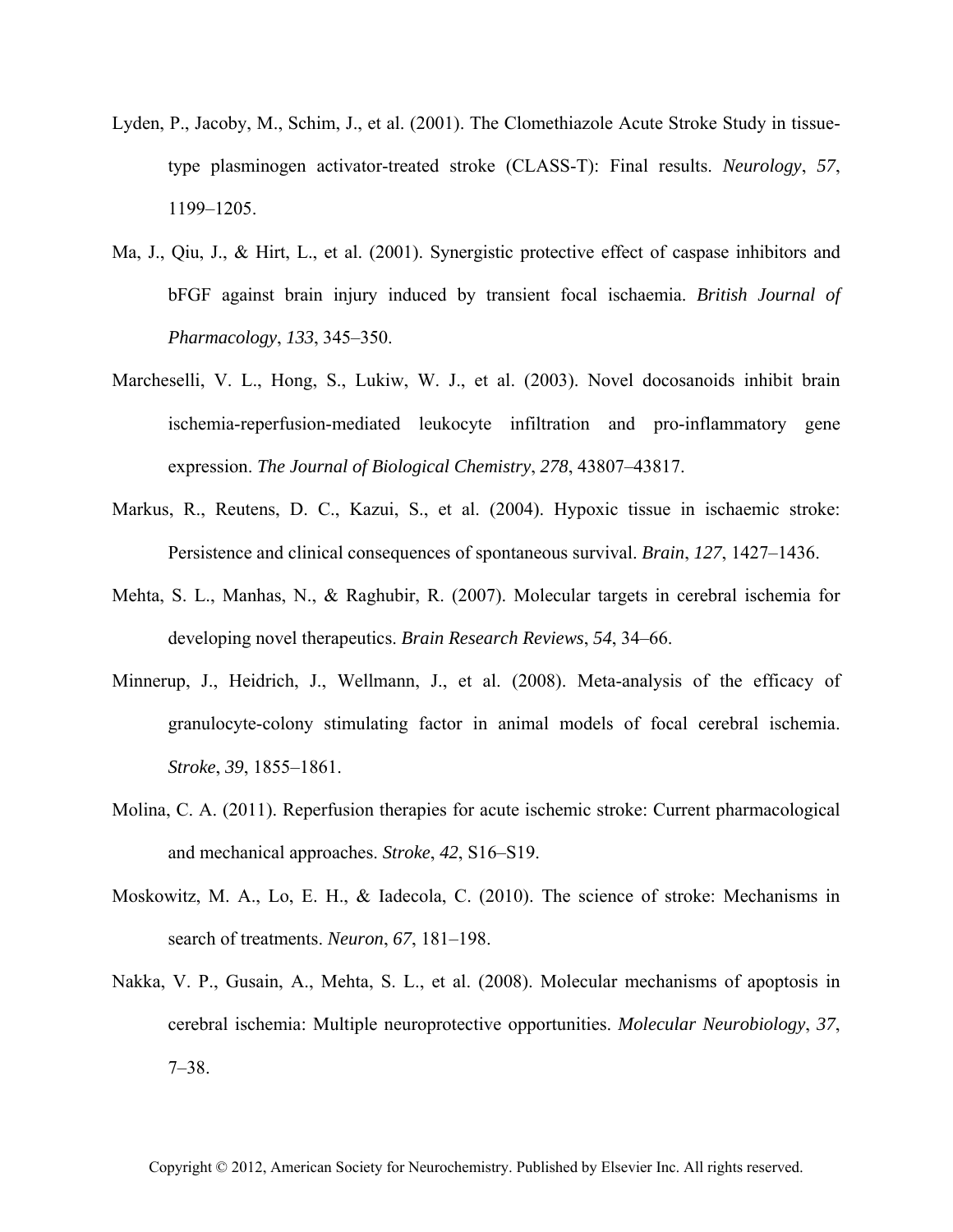- Nicholls, D., & Attwell, D. (1990). The release and uptake of excitatory amino acids. *Trends in Pharmacological Sciences*, *11*, 462–468.
- Oku, N., Kashiwagi, T., Hatazawa, J., et al. (2010). Nuclear neuroimaging in acute and subacute ischemic stroke. *Annals of Nuclear Medicine*, *24*, 629–638.
- Palesch, Y. Y., Hill, M. D., Ryckborst, K. J., et al. (2006). The ALIAS Pilot Trial: A doseescalation and safety study of albumin therapy for acute ischemic stroke—II: Neurologic outcome and efficacy analysis *Stroke* (37)
- Pan, J., Konstas, A. A., Bateman, B., et al. (2007). Reperfusion injury following cerebral ischemia: Pathophysiology, MR imaging, and potential therapies. *Neuroradiology*, *49*, 93–102.
- Pulsinelli, W. (1992). Pathophysiology of acute ischaemic stroke. *Lancet*, *339*, 533–536.
- Ramos-Cabrer, P., Campos, F., Sobrino, T., et al. (2011). Targeting the Ischemic Penumbra. *Stroke*, *42*, 7–11.
- Ramos-Fernandez, M., Bellolio, M. F., & Stead, L. G. (2011). Matrix metalloproteinase-9 as a marker for acute ischemic stroke: A systematic review. *Journal of Stroke and Cerebrovascular Diseases*, *20*, 47–54.
- Ringelstein, E. B., & Nabavi, D. G. (2005). Cerebral small vessel diseases: Cerebral microangiopathies. *Current Opinion in Neurology*, *18*, 179–188.
- Rivers, C. S., Wardlaw, J. M., Armitage, P. A., et al. (2006). Do acute diffusion- and perfusionweighted MRI lesions identify final infarct volume in ischemic stroke?. *Stroke*, *37*, 98– 104.
- Rodriguez de Turco, E. B., Belayev, L., Liu, Y., et al. (2002). Systemic fatty acid responses to transient focal cerebral ischemia: Influence of neuroprotectant therapy with human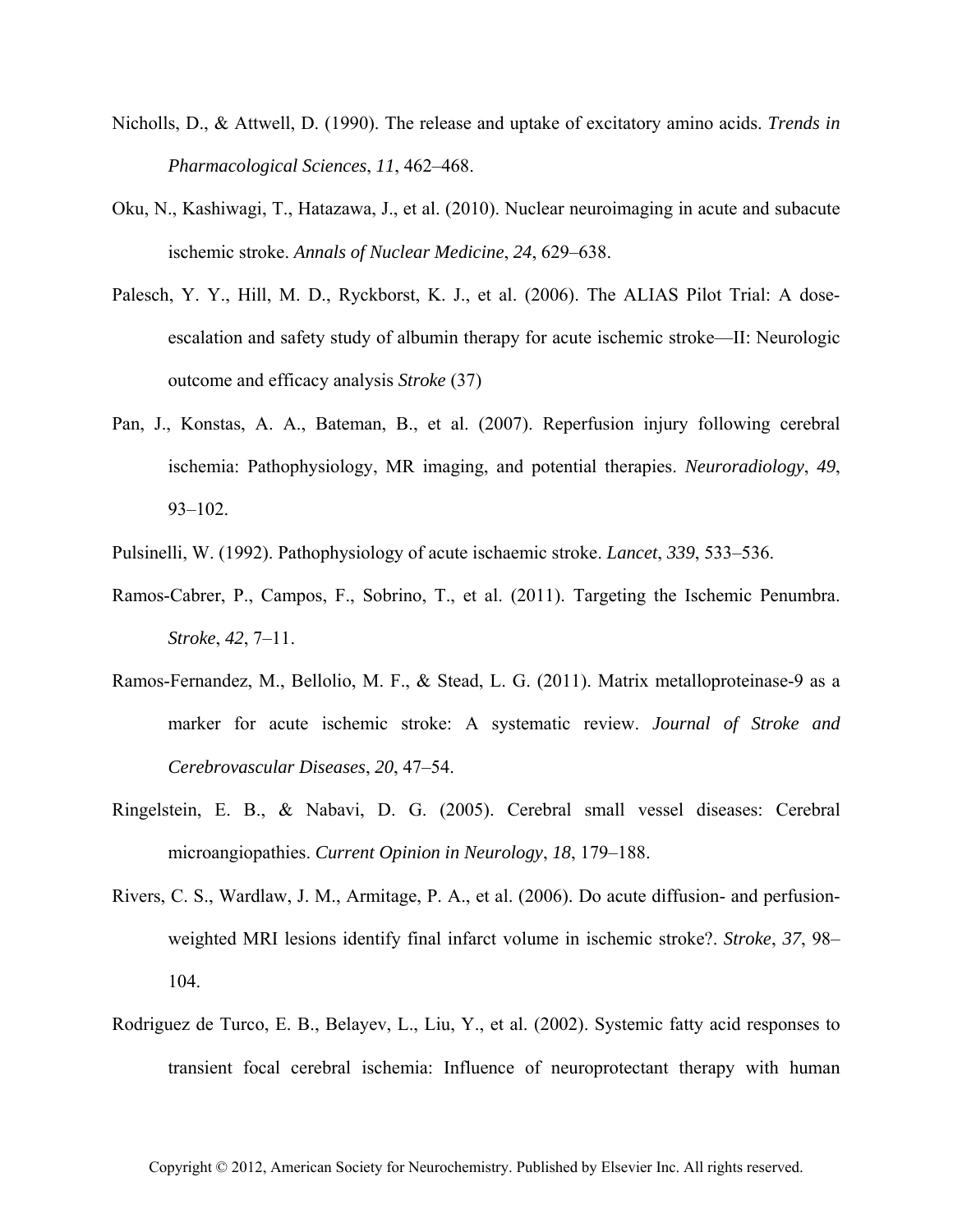albumin. *Journal of Neurochemistry*, *83*, 515–524.

- Rogalewski, A., Schneider, A., Ringelstein, E. B., et al. (2006). Toward a multimodal neuroprotective treatment of stroke. *Stroke*, *37*, 1129–1136.
- Rothwell, N. J., & Luheshi, G. N. (2000). Interleukin 1 in the brain: Biology, pathology and therapeutic target. *Trends in Neurosciences*, *23*, 618–625.
- Sage, J. I., Van Uitert, R. L., & Duffy, T. E. (1984). Early changes in blood brain barrier permeability to small molecules after transient cerebral ischemia. *Stroke*, *15*, 46–50.
- Sandoval, K. E., & Witt, K. A. (2008). Blood–brain barrier tight junction permeability and ischemic stroke. *Neurobiology of Disease*, *32*, 200–219.
- Schäbitz, W. R., Li, F., Irie, K., et al. (1999). Synergistic effects of a combination of low-dose basic fibroblast growth factor and citicoline after temporary experimental focal ischemia. *Stroke*, *30*, 42731.
- Schmid-Elsaesser, R., Hungerhuber, E., Zausinger, S., et al. (1999). Neuroprotective efficacy of combination therapy with two different antioxidants in rats subjected to transient focal ischemia. *Brain Research*, *816*, 471–479.
- Schreiber, J., Eling, T. E., & Mason, R. P. (1986). The oxidation of arachidonic acid by the cyclooxygenase activity of purified prostaglandin H synthase: Spin trapping of a carboncentered free radical intermediate. *Archives of Biochemistry and Biophysics*, *249*, 126– 136.
- Serhan, C. N., Yacoubian, S., & Yang, R. (2008). Anti-inflammatory and proresolving lipid mediators. *Annual Review of Pathology*, *3*, 279–312.
- Sheng, H., Bart, R. D., Oury, T. D., et al. (1999). Mice overexpressing extracellular superoxide dismutase have increased resistance to focal cerebral ischemia. *Neuroscience*, *88*, 185–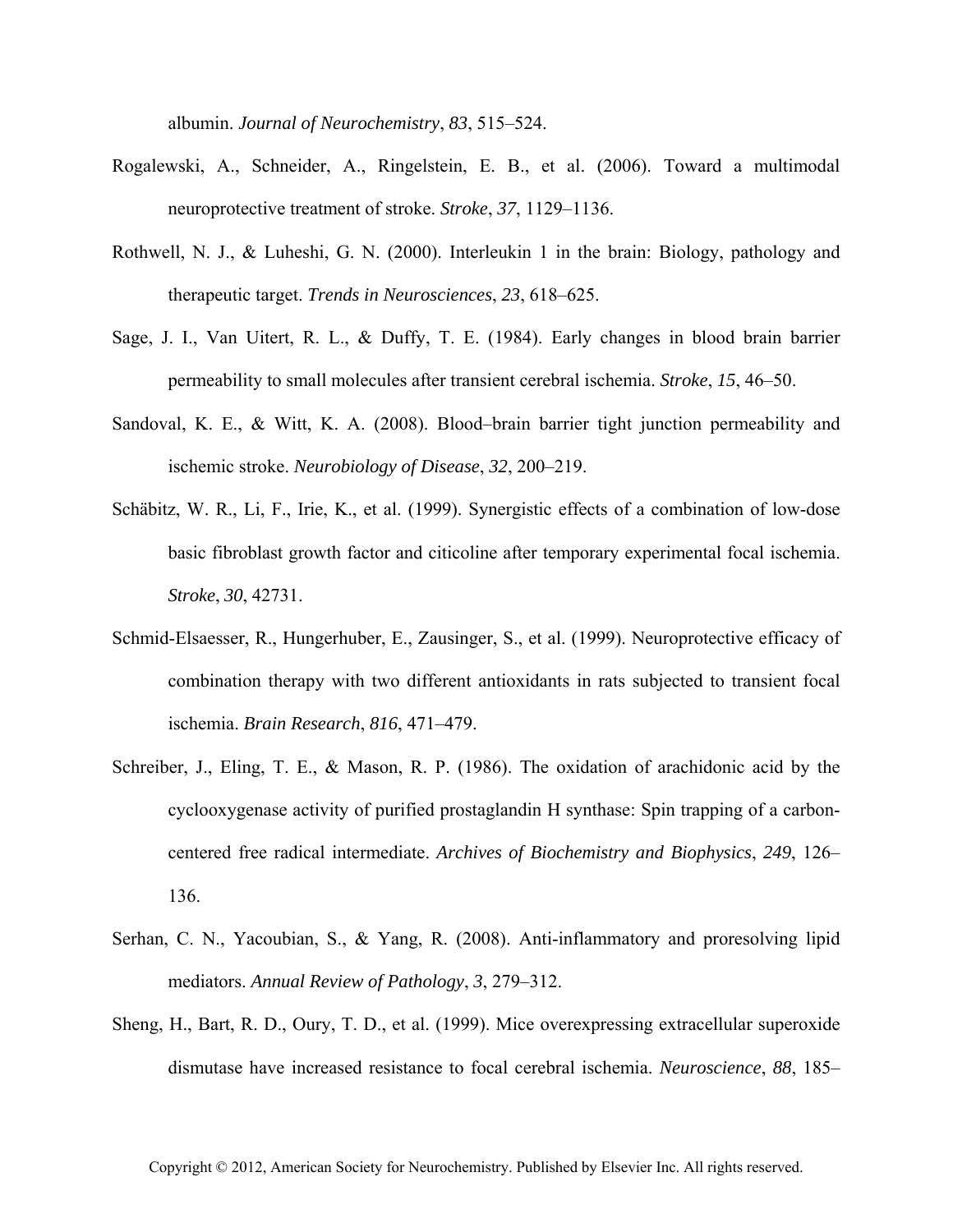191.

- Simard, J. M., Sahuquillo, J., Sheth, K. N., et al. (2010). Managing malignant cerebral infarction. *Current Treatment Options in Neurology*.
- Simon, R. P., Swan, J. H., & Meldrum, B. S. (1984). Blockade of N-methyl-D-aspartate receptors may protect against ischemic damage in the brain. *Science*, *226*, 850–852.
- Simopoulos, A. P. (2008). The importance of the omega-6/omega-3 fatty acid ratio in cardiovascular disease and other chronic diseases. *Experimental Biology and Medicine (Maywood)*, *233*, 674–688.
- Singhal, A., Lo, E., Dalkara, T., et al. (2006). Ischemic Stroke: Basic Pathophysiology and Neuroprotective Strategies.: *Acute ischemic stroke. Part 1*. New York: Springer-Verlag Berlin Heidelberg.
- Smith, W. S. (2006). Safety of mechanical thrombectomy and intravenous tissue plasminogen activator in acute ischemic stroke. Results of the multi Mechanical Embolus Removal in Cerebral Ischemia (MERCI) trial, part I. *AJNR American Journal of Neuroradiology*, *27*, 1177–1182.
- Sugawara, T., & Chan, P. H. (2003). Reactive oxygen radicals and pathogenesis of neuronal death after cerebral ischemia. *Antioxidants & Redox Signaling*, *5*, 597–607.
- Thomas, C. G., Miller, A. J., & Westbrook, G. L. (2006). Synaptic and extrasynaptic NMDA receptor NR2 subunits in cultured hippocampal neurons. *Journal of Neurophysiology*, *95*, 1727–1734.
- Trotti, D., Rizzini, B. L., Rossi, D., et al. (1997). Neuronal and glial glutamate transporters possess an SH-based redox regulatory mechanism. *The European Journal of Neuroscience*, *9*, 1236–1243.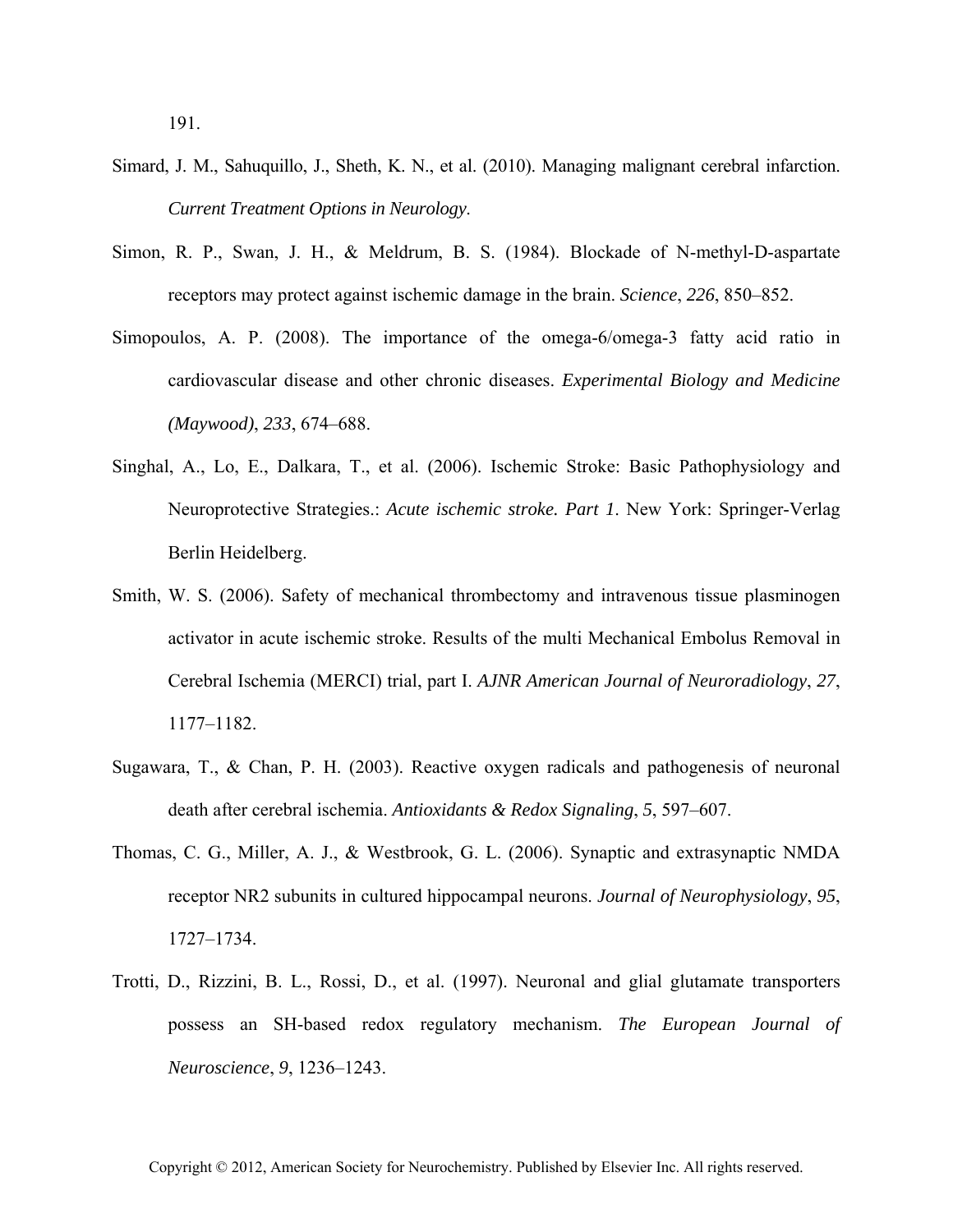- Tu, W., Xu, X., Peng, L., et al. (2010). DAPK1 interaction with NMDA receptor NR2B subunits mediates brain damage in stroke. *Cell*, *140*, 222–234.
- Van Eldik, L. J. (2002). Structure and enzymology of a death--associated protein kinase. *Trends in Pharmacological Sciences*, *23*, 302–304.
- Wang, J., Liu, S. H., Fu, Y. P., et al. (2003). Cdk5 activation induces CA1 pyramidal cell death by direct phosphorylation of NMDA receptors. *Nature Neuroscience*, *6*, 1039–1047.
- Ward, R. E., Huang, W., Curran, O. E., et al. (2010). Docosahexaenoic acid prevents white matter damage after spinal cord injury. *Journal of Neurotrauma*, *27*, 1769–1780.
- Weiss, N., Miller, F., Cazaubon, S., et al. (2009). The blood–brain barrier in brain homeostasis and neurological diseases. *Biochimica et Biophysica Acta*, *1788*, 842–857.
- Welch, K. M. A., Caplan, L. R., Reis, D. J., Siesjo, B. K., & Weir, B. (Eds.), (1997). *Primer on cerebrovascular diseases*. San Diego, CA: Academic Press.
- White, B. C., Sullivan, J. M., DeGracia, D. J., et al. (2000). Brain ischemia and reperfusion: Molecular mechanisms of neuronal injury. *Journal of Neurological Sciences*, *179*, 1–33.
- Xiong, Z. G., Zhu, X. M., Chu, X. P., Minami, M., Hey, J., Wei, W. L., et al. (2004). Neuroprotection in ischemia: Blocking calcium-permeable acid-sensing ion channels. *Cell*, *118*, 687–698.
- Yamashita, T., Deguchi, K., Nagotani, S., et al. (2010). Vascular protection and restorative therapy in ischemic stroke. *Cell Transplant*
- Zador, Z., Stiver, S., Wang, V., et al. (2009). Role of aquaporin-4 in cerebral edema and stroke. *Handbook of Experimental Pharmacology*, *190*, 159–170.
- Zhang, L., Zhang, Z. G., Liu, X., et al. (2006). Treatment of embolic stroke in rats with bortezomib and recombinant human tissue plasminogen activator. *Thrombosis and*